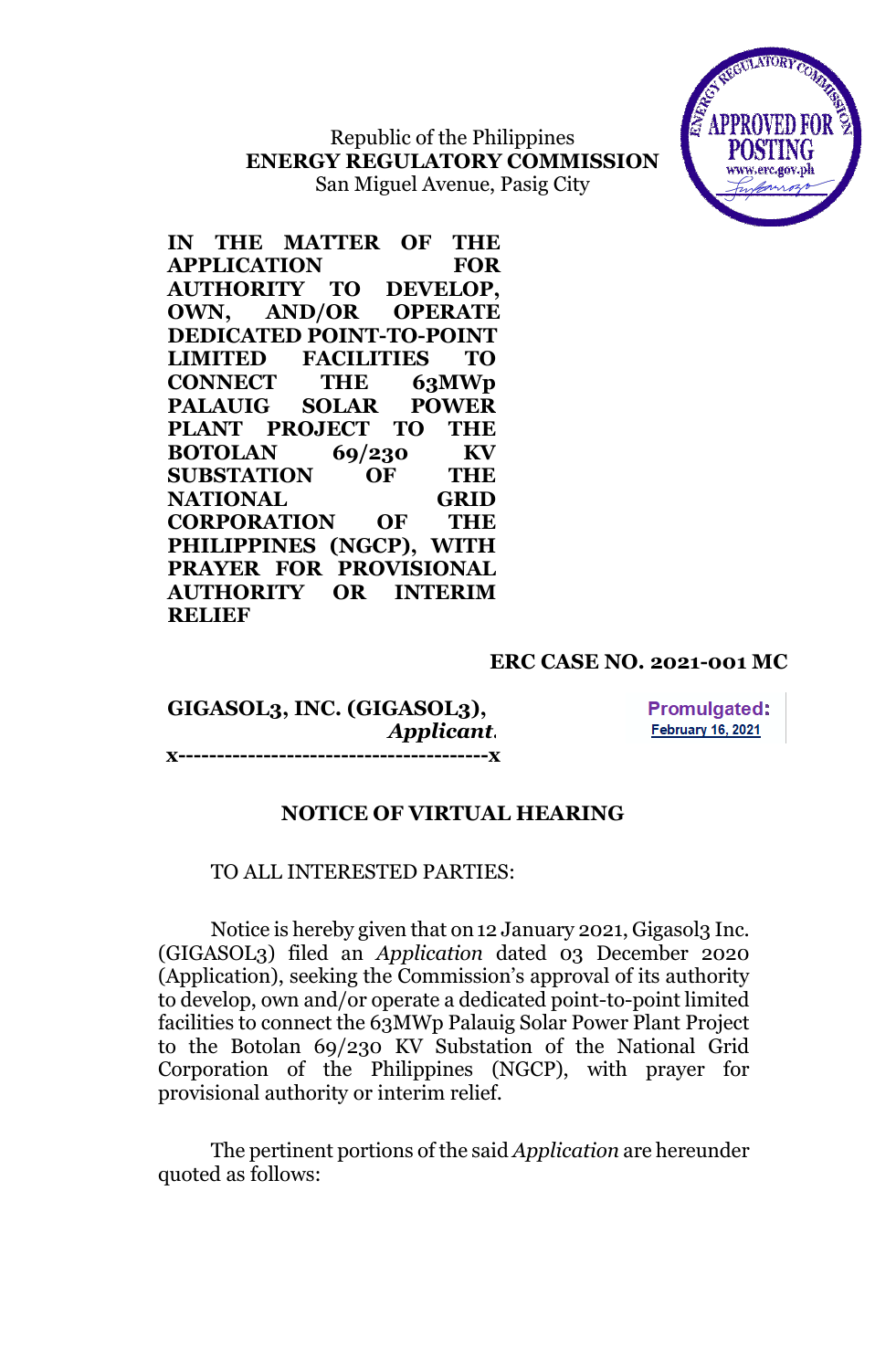### **ERC CASE NO. 2021-001 MC NOTICE OF VIRTUAL HEARING / 04 February 2021 PAGE 2 OF 14**

#### **I. THE APPLICANT**

1. GIGASOL3 is a corporation duly organized and existing by virtue of and under the laws of the Republic of the Philippines, with principal office address at 4TH Floor, 6750 Ayala Avenue Office Tower, Makati City. It is primary organized to carry on the business of exploring, developing, and utilizing renewable energy resources, such as but not limited to biomass, biogas, hydropower, wind and solar energy, including operating, managing, maintaining, and rehabilitating energy systems and etc.;

> Copies of GIGASOL3's Certificate of Incorporation, Articles of Incorporation, By-Laws, and the latest General Information Sheet are attached hereto and made integral parts hereof as **Annexes "A", "B", "C"** and **"D"**, respectively;

2. GIGASOL3 may be served orders and other processes through the undersigned Firm;

#### **II. NATURE OF THE APPLICATION**

3. This *Application* is submitted to this Honorable Commission pursuant to *Section 9 (f)* of *Republic Act No. 9136*, otherwise known as the "*Electric Power Industry Reform Act of 2001"* (EPIRA)<sup>1</sup> , *Rule 5, Section 5 (a)* of the *EPIRA Implementing Rules and Regulations*2*,* and *Section 4.2* of *Resolution No*. 23, *Series of 2016* or the *"Resolution Adopting Amended Rules on the Definition and Boundaries of Connection Assets for Customers of Transmission Providers"*<sup>3</sup> for its consideration and

l

 $(f)$  xxx xxx

- (i) Such dedicated point-to-point limited transmission facilities are required only for the purpose of connecting to the Grid which will be used solely by the Generation Facility, and are not used to serve End-users or Suppliers directly;
- (ii) The facilities are included and consistent with the TDP as certified by TRANSCO or its Buyer or Concessionaire; and
- (iii) Any other documents that may be required by the ERC.

<sup>1</sup> Section 9. Functions and Responsibilities.

xxx

A generation company may develop and own or operate dedicated point-to-point limited transmission facilities that are consistent with the TDP: Provided, That such facilities are required only for the purpose of connecting to the transmission system, and are used solely by the generating facility, subject to prior authorization by the ERC: xxx

<sup>2</sup> Section 5. Dedicated Point-to-Point Limited Transmission Facility of a Generation Company.

<sup>(</sup>a) Subject to prior authorization from ERC, TRANSCO or its Buyer or Concessionaire may allow a Generation Company to develop, own and/or operate dedicated pointto-point limited transmission facilities; *Provided*, That:

<sup>3</sup> 4.2. Connection Assets for Generation Customers of Transmission Provider Connection Assets for generation customers of Transmission Provider include those assets from the last Single Mechanical Connection of a User System or Equipment of a Generation Company, at its Connection Point, to the last Single Mechanical Connection which is not shared with another Customer within the Grid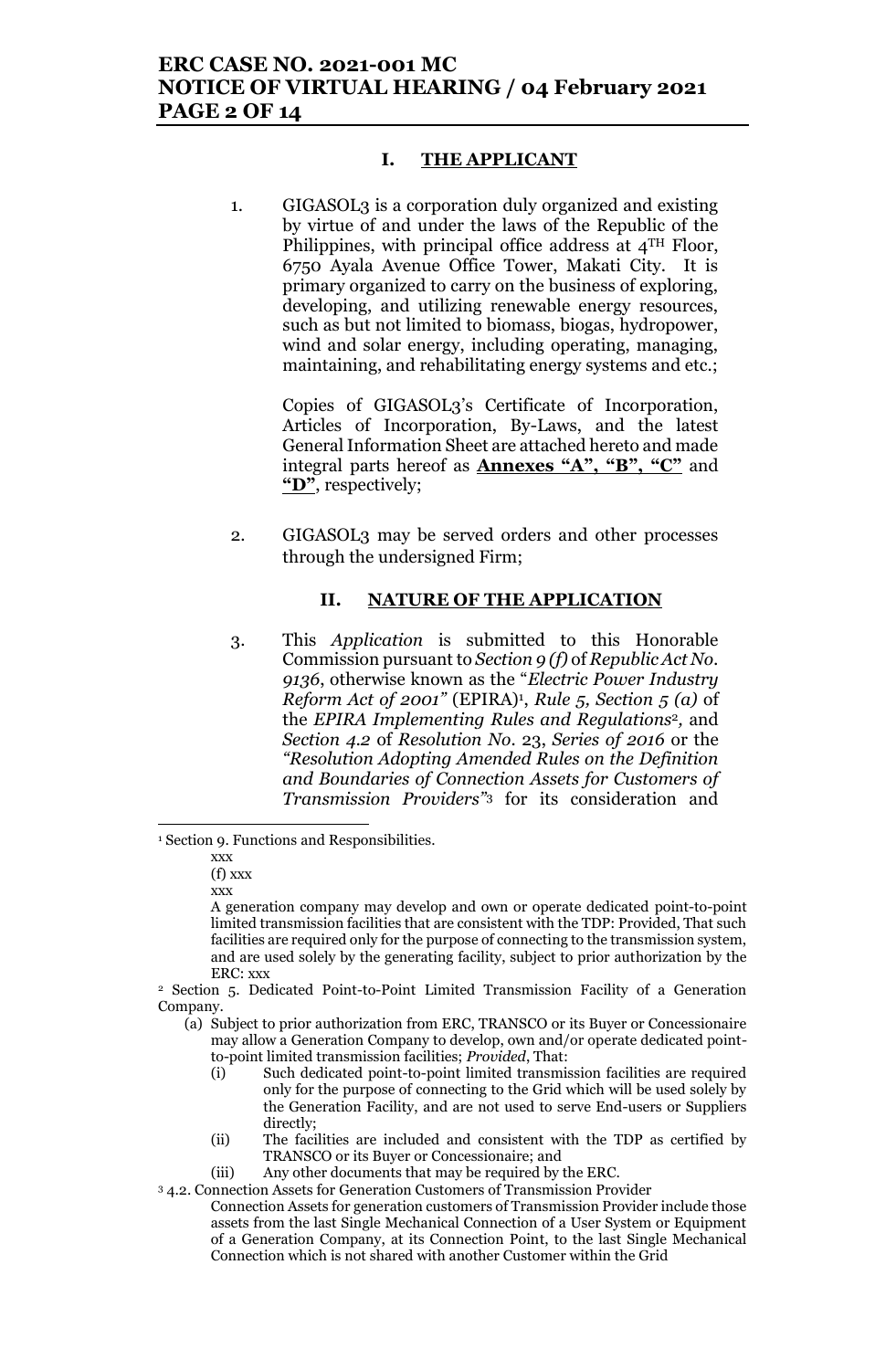# **ERC CASE NO. 2021-001 MC NOTICE OF VIRTUAL HEARING / 04 February 2021 PAGE 3 OF 14**

approval of GIGASOL3's proposed development, ownership, and operation of interconnection facilities (the "**Dedicated Facility Project**"), which will connect the approximately 63MWp Solar Power Plant Project (the "**Palauig Solar Power Plant**") located in Palauig, Zambales to the Luzon Grid through the 69/230kV Botolan Substation operated by the National Grid Corporation of the Philippines (NGCP).

Copy of the Secretary's Certificate dated 17 November 2020 attesting to the resolution of GIGASOL3's Board of Directors approving the Dedicated Facility Project, authorizing the filing of this *Application* and appointing the authorized representatives thereof is attached hereto and made an integral part hereof as **Annex "E"**;

#### **III. STATEMENT OF FACTS**

4. GIGASOL3 is a duly registered renewable energy developer of solar energy resources and is the holder of a Solar Energy Operating Contract No. SEOC No. 2020- 02-560 (the "**Operating Contract**"), executed between the Republic of the Philippines, through the Department of Energy (DOE) and GIGASOL3 on 6 November 2019.

> Copies of the Certificate of Registration issued by the DOE and the Operating Contract are attached hereto and made integral parts hereof as **Annexes "F"** and **"G"**, respectively;

- 5. The Operating Contract grants GIGASOL3 the exclusive right to explore, develop and utilize the Solar Energy Resources within the Contract Area<sup>4</sup> located in Palauig, Zambales. Pursuant thereto, GIGASOL3 is developing the Palauig Solar Power Plant in Palauig, Zambales (the "**Project Site**");
- 6. To connect the Palauig Solar Power Plant to the Luzon Grid, GIGASOL3 shall develop and construct the Dedicated Facility Project, a dedicated point-to-point limited transmission facility to be used solely by the Palauig Solar Power Plant for its dispatch. GIGASOL3 intends that the power generated by the Palauig Solar Power Plant will be sold to the market on a merchant basis.

#### xxx

 $\overline{\phantom{a}}$ 

A Generation Company may develop and own or operate a dedicated point-to-point limited facilities provided, that such facilities are required only for the purpose of connecting to the transmission system, and are used solely by the generating facility, subject to prior authorization by the ERC.

<sup>4</sup> Refers to the certain area comprised of 64.22 hectares in the Province of Zambales with metes and bounds exclusively reserved by the DOE and GIGASOL3, as RE Developer. See Annex A of the Operating Contract attached hereto as Annex "G" for the Contract Area's Technical Description and Map.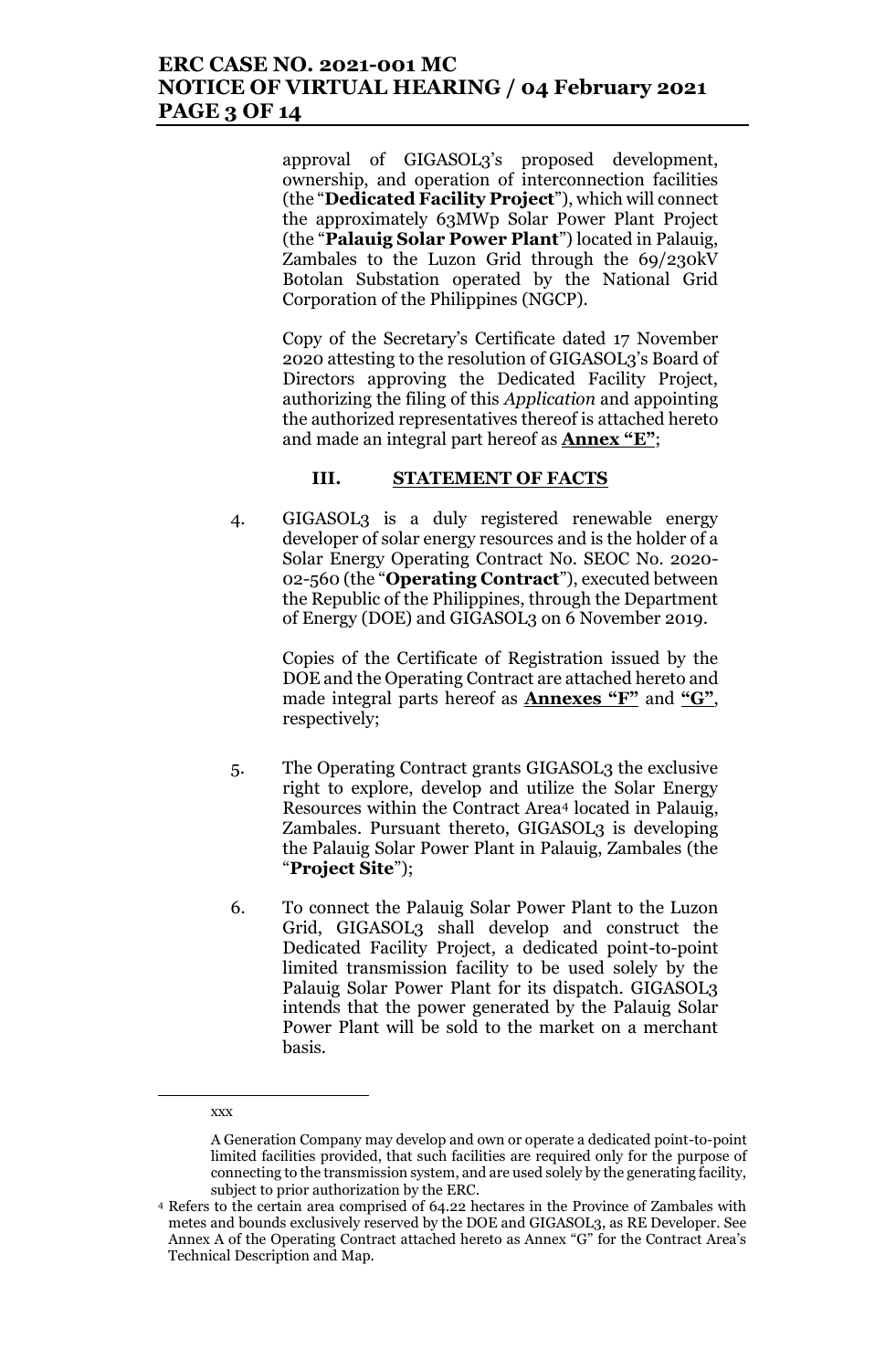# **ERC CASE NO. 2021-001 MC NOTICE OF VIRTUAL HEARING / 04 February 2021 PAGE 4 OF 14**

The Project Description and Project Profile are attached hereto and made integral parts hereof as **Annexes** "**H**" and **"H-1"**, respectively;

### **IV. TECHNICAL AND FINANCIAL CAPABILITY OF GIGASOL3**

- 7. There are two schemes to connect the Palauig Solar Power Plant to the Luzon Grid: (a) Direct tap to Pole 208 of the NGCP 69kV Botolan-Candelaria line (Phase 1) or (b) direct connection to the NGCP 69kV Botolan Substation (Phase 2), both require the development and construction of a Dedicated Facility Project. GIGASOL3 intends to connect through both schemes and will use Phase 1 as an interim connection while waiting for Phase 2 to be completed;
- 8. The Pole 208 of the NGCP 69kV Botolan-Candelaria Subtransmission Line is the nearest connection point, while the NGCP 69kV Botolan Substation is the nearest substation from the switchyard of the Palauig Solar Power Plant (approximately 0.015 and 18 kilometers, respectively) compared to the other substations of the NGCP, such as the substation in Olongapo, Zambales (approximately 75 kilometers) and in Bolo, Pangasinan (approximately 65 kilometers).

A brief discussion on the Options Considered in Lieu of the Proposed Project is attached hereto and made an integral part hereof as **Annex "I"**;

- 9. With the foregoing, the Dedicated Facility Project, as outlined below, is the most effective way to connect the Palauig Solar Power Plant to the Luzon Grid.
	- 9.1. Phase 1, the interim connection, connects at Pole 208 of the NGCP 69kV Botolan-Candelaria line, which is the closest connection point to a Subtransmission Line to the switchyard of the Palauig Solar Power Plant – connecting the switchyard to this tapping point will require only a 0.015km line. The construction of this line will ensure the connection of the Palauig Solar Power Plant at the soonest possible time to meet the rising demand of the Luzon grid.
	- 9.1.1. This interim phase shall be composed of three (3) main parts, namely, the 69kV GIGASOL3 Palauig Substation located at the Project Site, the tap connection to the 69kV Botolan-Candelaria Subtransmission Line, and the Modification Work at the NGCP 69kV Botolan Substation, viz: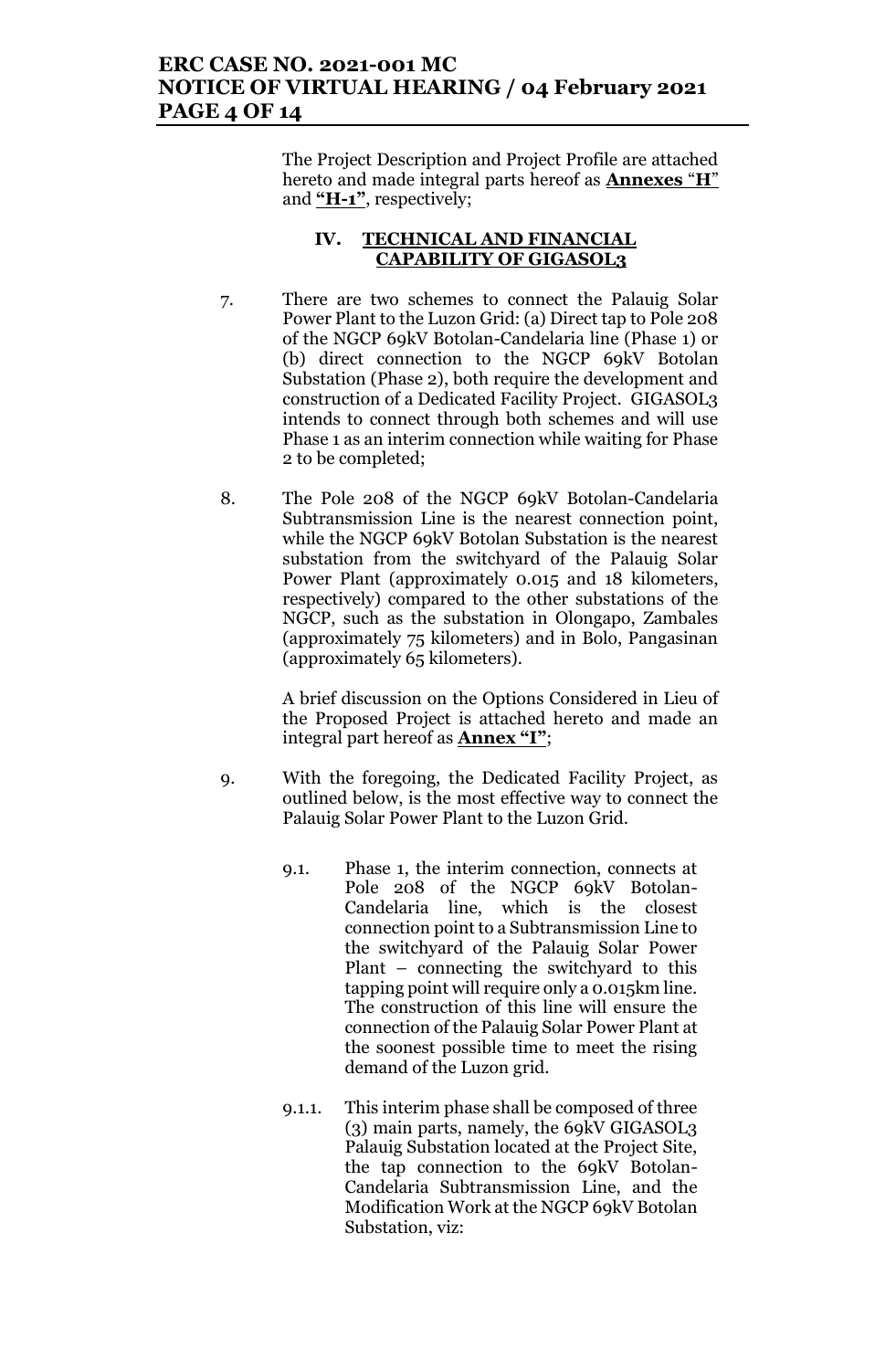### **ERC CASE NO. 2021-001 MC NOTICE OF VIRTUAL HEARING / 04 February 2021 PAGE 5 OF 14**

- 9.1.2. The 69kV GIGASOL3 Palauig Substation is designed using NGCP standards. All electrical equipment shall be designed to have a short circuit rating of 40kA;
- 9.1.3. The tap connection to the 69kV Botolan-Candelaria Subtransmission Line shall be made via a single circuit, 0.015km-long 336.4 MCM ACSR line;
- 9.1.4. The Modification Work at the NGCP 69kV Botolan Substation shall include installation of new potential transformer circuits, relocation of existing lightning arresters and modification of the feeder protection;
- 9.1.5. The construction of Phase 1 of the proposed Dedicated Facility Project, including both civil and electromechanical works, is estimated to be completed in January 2021;
- 9.1.6. The figure below shows the Single Line Diagram from GIGASOL3's Interim Connection (Phase 1) of the proposed Dedicated Facility Project up to the connection point at NGCP's Bay Substation:

# HANJIN- BOTOLAN 230KV LINE GIGASOL3

GIGASOL3 - Phase 1: Interim Connection Scheme



A copy of the Single Line Diagram of the Interim Connection is attached hereto and made an integral part hereof as **Annex "J"**;

9.2. Meanwhile, Phase 2, the final connection, connects at the NGCP 69kV Botolan Substation, which is the closest substation to the Project Site. The direct connection to this substation will require the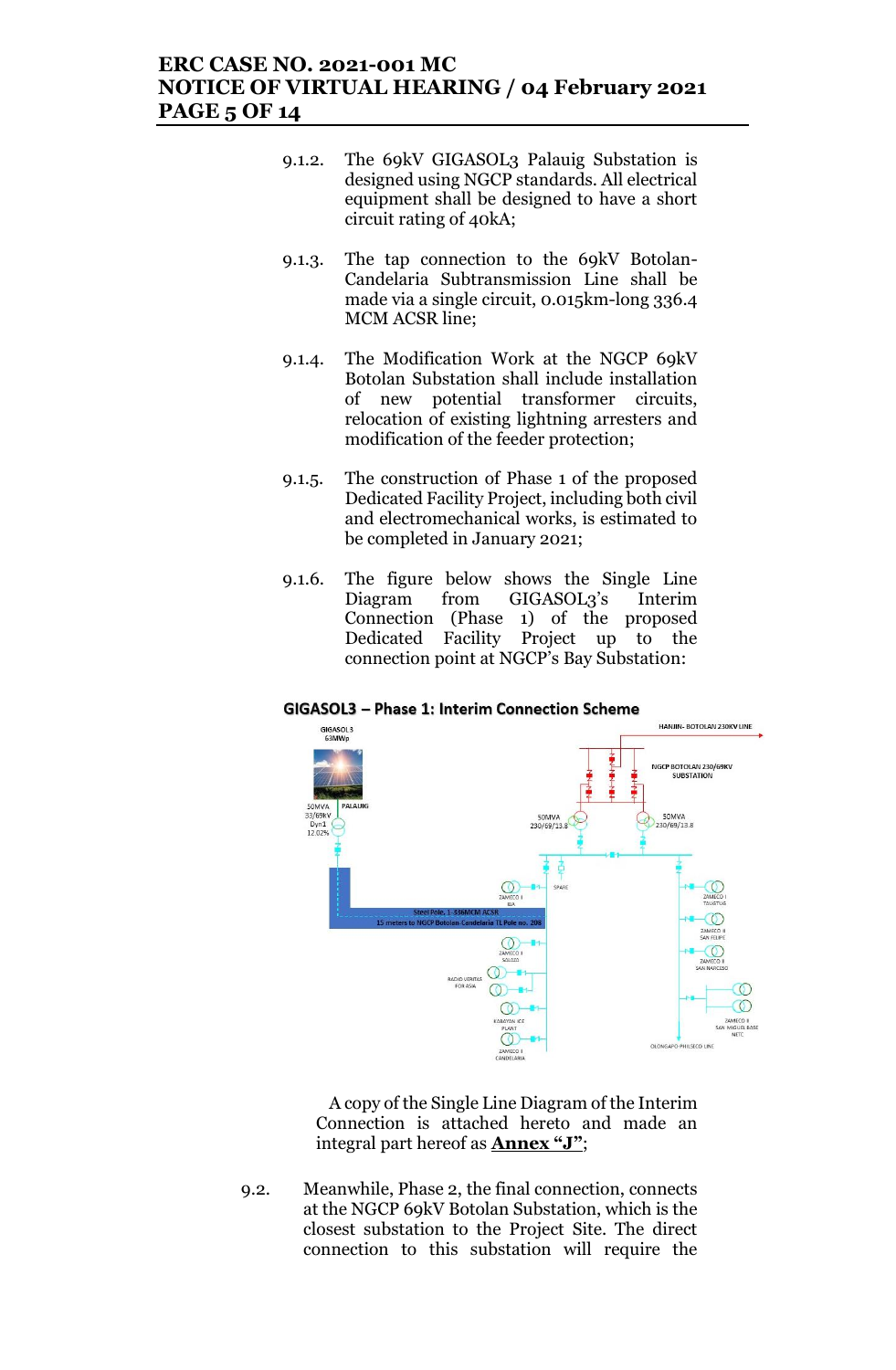# **ERC CASE NO. 2021-001 MC NOTICE OF VIRTUAL HEARING / 04 February 2021 PAGE 6 OF 14**

construction of an 18km 69kV Line which will take at least twelve (12) months to complete. This 18km Line shall be the final connection used for the dispatch of the Palauig Solar Power Plant.

- 9.2.1. This final phase shall be composed of three (3) main parts, namely, the 69kV GIGASOL3 Line, the 69kV GIGASOL3 Palauig Substation located at the Project Site, and the Expansion Work at the NGCP Botolan 69kV Substation, viz:
- 9.2.2. The 69kV GIGASOL3 Line shall be a new double circuit 410 mm<sup>2</sup> TACSR transmission line approximately 18 km long;
- 9.2.3. A new outgoing bay shall be constructed at the 69kV GIGASOL3 Palauig Substation for the new double circuit line. The substation expansion shall be designed using NGCP standards and all electrical equipment shall have a short circuit rating of 40kA;
- 9.2.4. The Expansion Work at the NGCP Botolan 69kV Substation shall include the extension of the existing 69kV bus and the modification of the feeder protection.
- 9.2.5. The figure below shows the Single Line Diagram from GIGASOL3's Final Connection (Phase 2) of the proposed Dedicated Facility Project up to the connection point at NGCP's Botolan Substation:



#### GIGASOL3 - Phase 2: Final Connection Scheme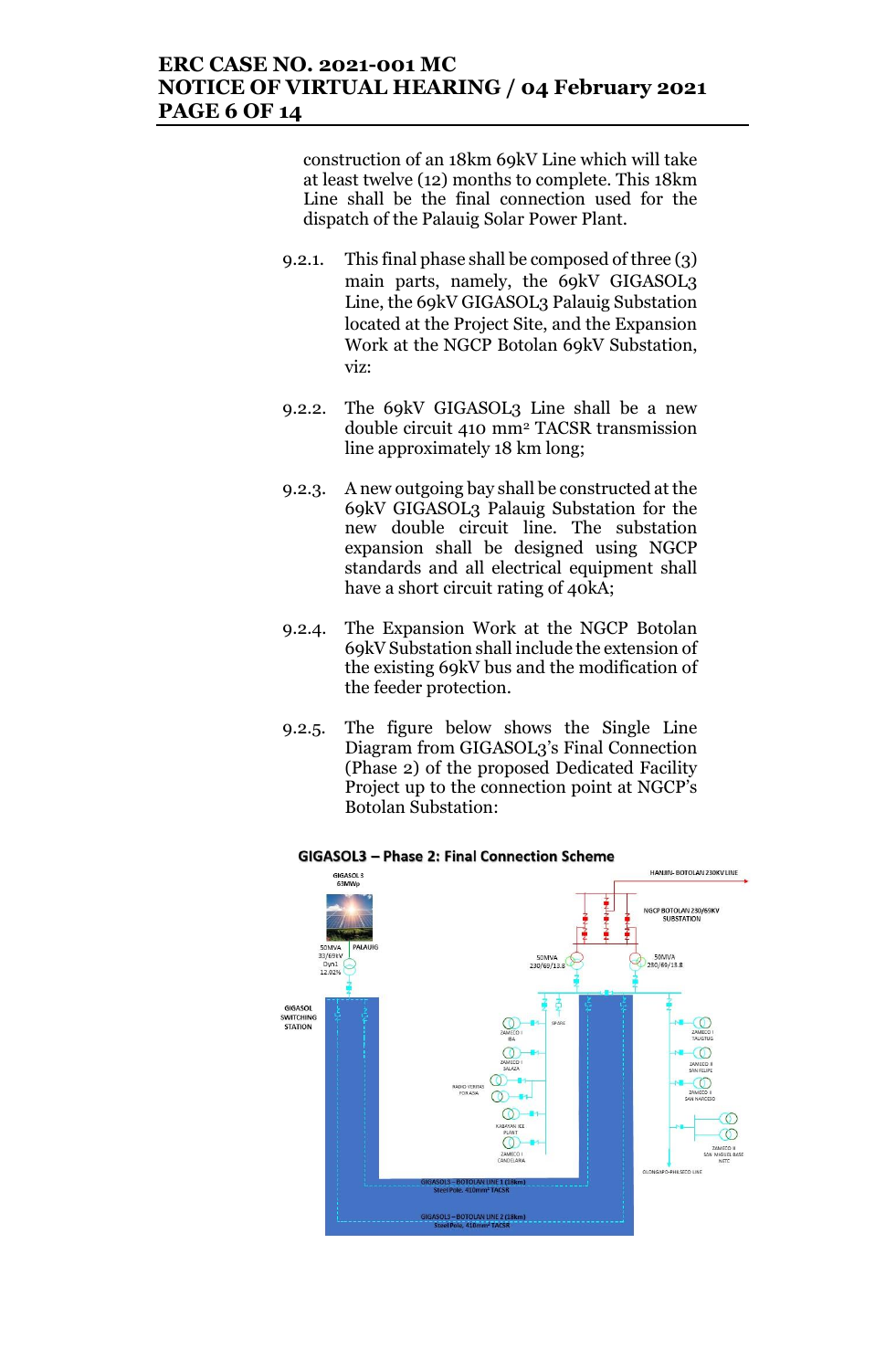### **ERC CASE NO. 2021-001 MC NOTICE OF VIRTUAL HEARING / 04 February 2021 PAGE 7 OF 14**

A copy of the Single Line Diagram of the Final Connection is attached hereto and made an integral part hereof as **Annex "J-1"**;

10. The estimated cost of the construction of the Dedicated Facility Project is around PhP376.59M, inclusive of the cost for the construction of the switchyard. It will be funded privately by GIGASOL3 and will, therefore, not result in any unregulated charges.

> The Dedicated Facility Project Cost Estimate is attached hereto and made an integral part hereof as **Annex** "**K**";

- 11. Based on the approved System Impact Study (SIS) Report prepared by the NGCP, the connection of the Palauig Solar Power Plant to the Luzon Grid via Interim Connection and Final Connection are technically feasible based on the following assessments:
	- 11.1. The thermal assessment results show that the entry of the Palauig Solar Power Plant via interim scheme in 2020 will result in the overloading of the 69kV Botolan-Candelaria Line and the 50MVA Botolan 230/69kV Power Transformer, however, in 2025, considering the final connection scheme and the installation of an additional 50MVA 230/69 kV Power Transformer at Botolan Substation, the transmission facilities have enough capacity during normal condition, but will be inadequate during single-outage contingency. Thus, the dispatch of the generating plants connected along the Botolan-Candelaria 69 kV Line should be regulated based on actual system conditions in 2020 and during N-1 condition in 2025 to avoid any overloading;
	- 11.2. The voltage assessment results show that bus voltages in the study area are within the limits prescribed by the Philippine Grid Code (PGC) during normal and N-1 conditions in 2020 and 2025;
	- 11.3. The short circuit assessment results show that the resulting fault level in the associated substations upon implementation of the Palauig Solar Power Plant is minimal and does not breach the interrupting rating of installed circuit breakers;
	- 11.4. The rotor angle stability assessment results indicate that transient disturbances caused by three-phase faults in the transmission system do not lead to system instability;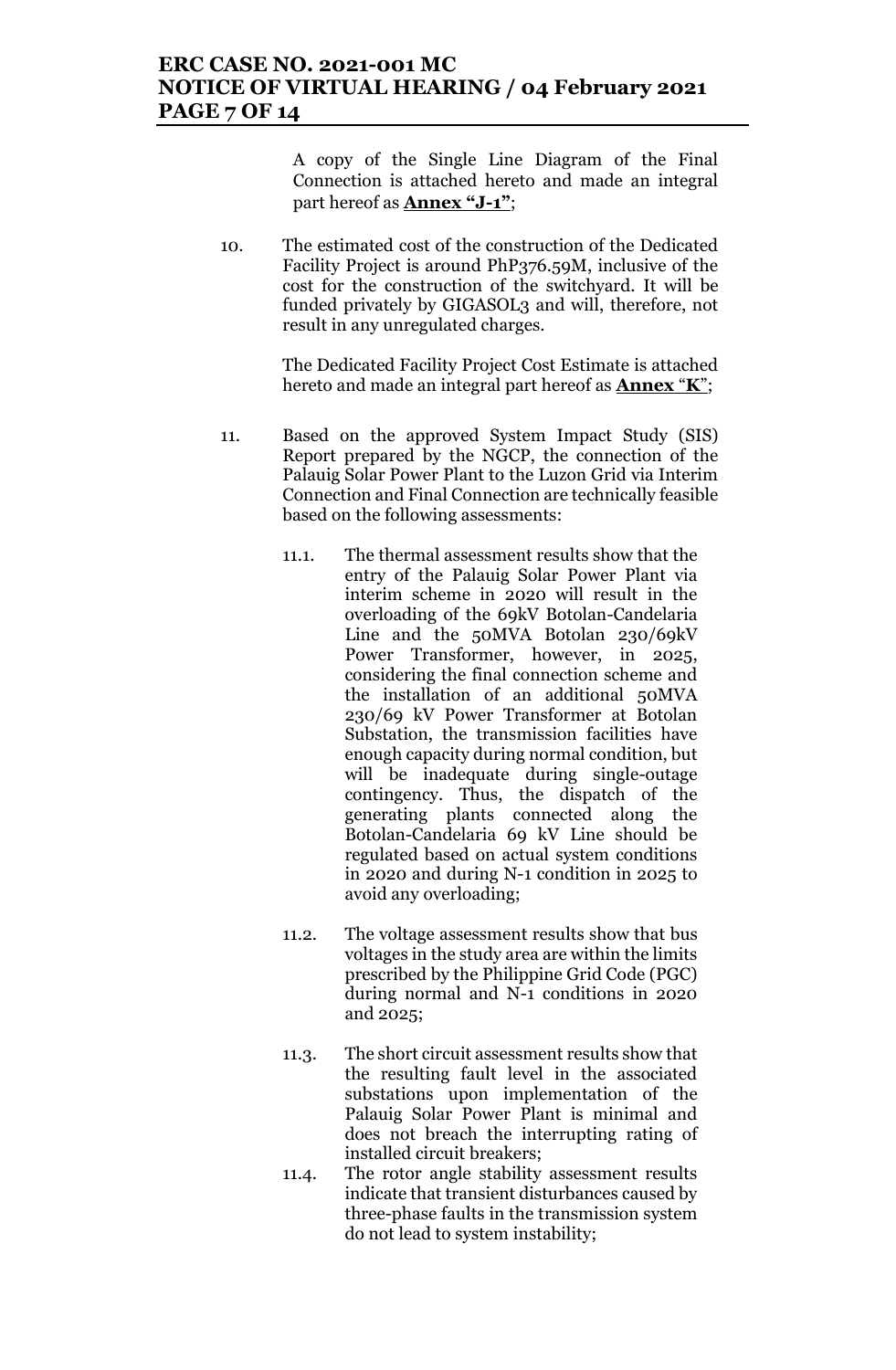# **ERC CASE NO. 2021-001 MC NOTICE OF VIRTUAL HEARING / 04 February 2021 PAGE 8 OF 14**

11.5. The frequency assessment results show that sudden outage of all units of the Palauig Solar Power Plant, while supplying full capacity, does not cause the frequency of the system to drop below the 59.2 Hz limit for Automatic Load Dropping (ALD). Furthermore, it is expected that, under such scenario, the system will be able to maintain an acceptable frequency level.

A copy of the NGCP's System Impact Study Report for the Palauig Solar Power Plant is attached hereto and made an integral part hereof as **Annex** "**L**";

12. GIGASOL3 engaged Almario Computer, Civil-Electrical Protection and Safety Technology to conduct the Facilities Study (FS) for the Palauig Solar Power Plant to ensure that the equipment to be installed will satisfy the recommendations of the SIS and that the Dedicated Facility Project complies with the Philippine Grid Code. The Facilities Study is currently being reviewed by the NGCP.

> Copies of the Facilities Study and NGCP's letter dated 13 November 2020 to GIGASOL3 confirming that the FS is being subject to technical review are attached hereto and made integral parts hereof as **Annexes "M"** and **"M-1"**, respectively;

13. Considering that the NGCP has evaluated the system impact of connecting the Palauig Solar Power Plant to the Luzon Grid, GIGASOL3 requested NGCP for the issuance of a certification that the Palauig Solar Power Plant Project is consistent with NGCP's Transmission Development Plan (TDP), as well as a certification that it is in the process of securing Service Agreements, such as the Connection Agreement, with the NGCP. On 13 November 2020, NGCP informed GIGASOL3 that the subject project will be included in the formulation of the succeeding TDP update following its classification as an "indicative" Private Sector Initiated Power Project in the August 2020 update by the DOE.

> Copies of GIGASOL3's letter to NGCP dated 06 November 2020 and NGCP's reply to GIGASOL3 dated 13 November 2020 are attached hereto and made integral parts hereof as **Annexes "N"** and **"N-1"**, respectively;

14. Relative thereto, GIGASOL3 requested the DOE for the inclusion of its project in the list of committed/initiated private sector power projects since projects included in the TDP are aligned with the DOE's List of Private Sector Initiated Power Projects.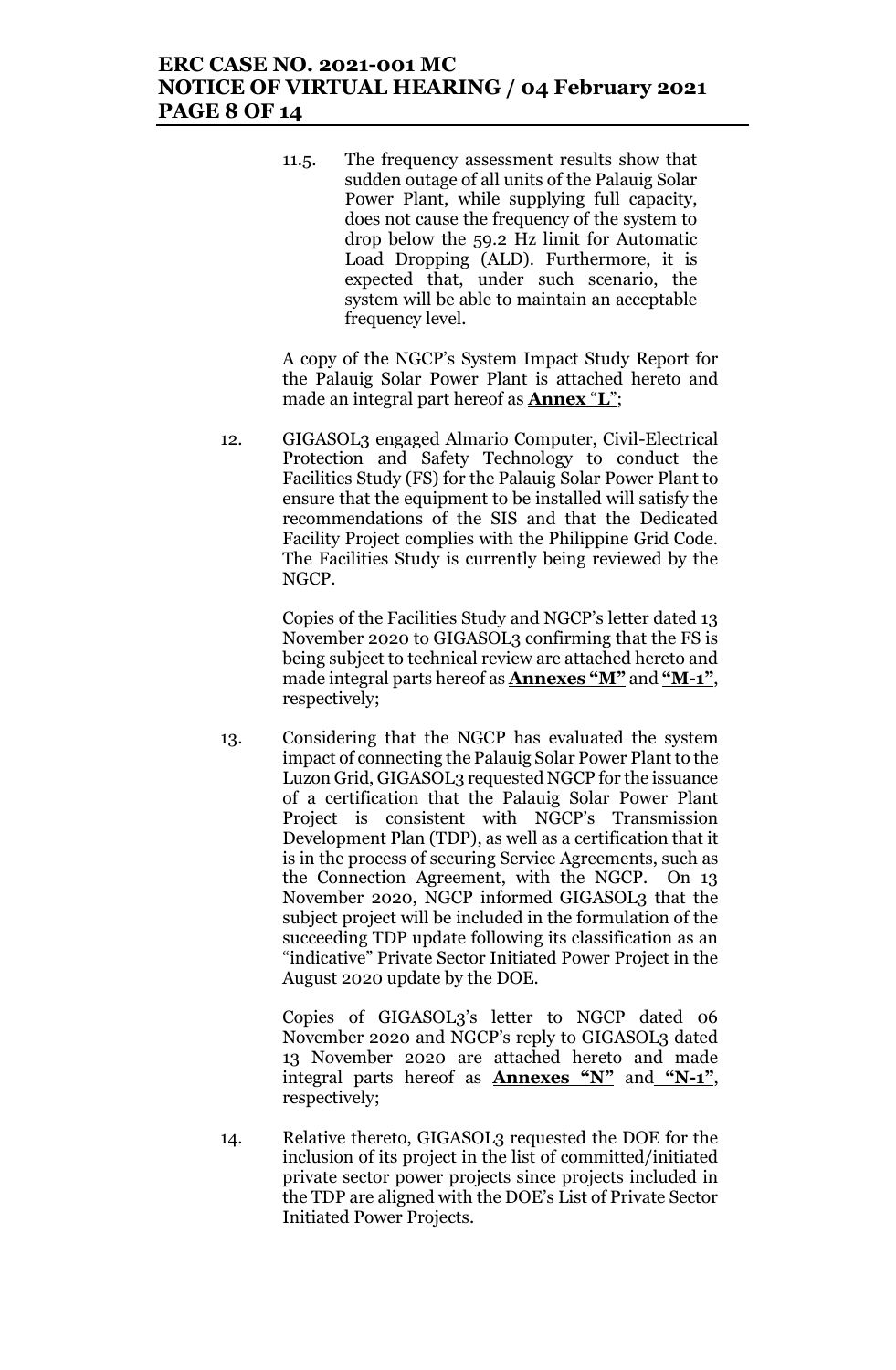# **ERC CASE NO. 2021-001 MC NOTICE OF VIRTUAL HEARING / 04 February 2021 PAGE 9 OF 14**

A copy of GIGASOL3's letter to the DOE dated 06 November 2020 is attached hereto and made an integral part hereof as **Annex "O"**;

15. Furthermore, JC Electrofields Power Systems Inc. (JCE) was contracted by GIGASOL3 for the construction of the Dedicated Facility Project, while it intends to engage the services of the NGCP for the operation and maintenance thereof.

> A copy of the Corporate Profile of JCE is attached hereto and made an integral part hereof as **Annex "P"**, while a copy of GIGASOL3's letter of intent to secure the NGCP's O&M services is hereto attached as **Annex "P-1"**;

16. As of date, GIGASOL3 has secured or is in the process of securing the necessary permits, licenses and authority from regulatory agencies. In fact, on 27 January 2020, the Department of Environment and Natural Resources (DENR) issued an Environmental Compliance Certificate (ECC) to GIGASOL3's Palauig Solar Power Plant Project, copy is herewith attached as **Annex "Q"**.

> A copy of the Sworn Statement of GIGASOL3's authorized representative, as to its filing of applications with all other concerned agencies is herewith attached as **Annex "R"**;

17. To fully support herein *Application*, the following attached documents are, likewise, being submitted for the Honorable Commission's consideration.

| <b>Annex</b>              | <b>Document</b>                                        |
|---------------------------|--------------------------------------------------------|
| ``S"                      | Vicinity Map and Proposed Site of Project              |
| $\sqrt{(T')^2}$           | Conceptual Engineering Design and Drawings for Interim |
|                           | Connection (Phase 1)                                   |
| $T-1$ "                   | Conceptual Engineering Design and Drawings for Final   |
|                           | Connection (Phase 2)                                   |
| ``I"                      | <b>Gantt Chart</b>                                     |
| $\mathcal{C}(\mathbf{V})$ | Relevant Dates of Dedicated Point to Point Application |
| $\mathbf{W}$              | Affidavit of Compliance to the Philippine Grid Code    |

### **V. PRAYER FOR THE ISSUANCE OF PROVISIONAL AUTHORITY OR INTERIM RELIEF**

- 18. All the foregoing allegations are herein re-pleaded by reference in support of this *Prayer* for the issuance of a provisional authority or interim relief;
- 19. Connecting the Palauig Solar Power Plant to the Luzon Grid is a prerequisite to the commercial operations of the Palauig Solar Power Plant scheduled in the first quarter of 2021. It is necessary for GIGASOL3 to be granted a provisional authority or interim relief approving the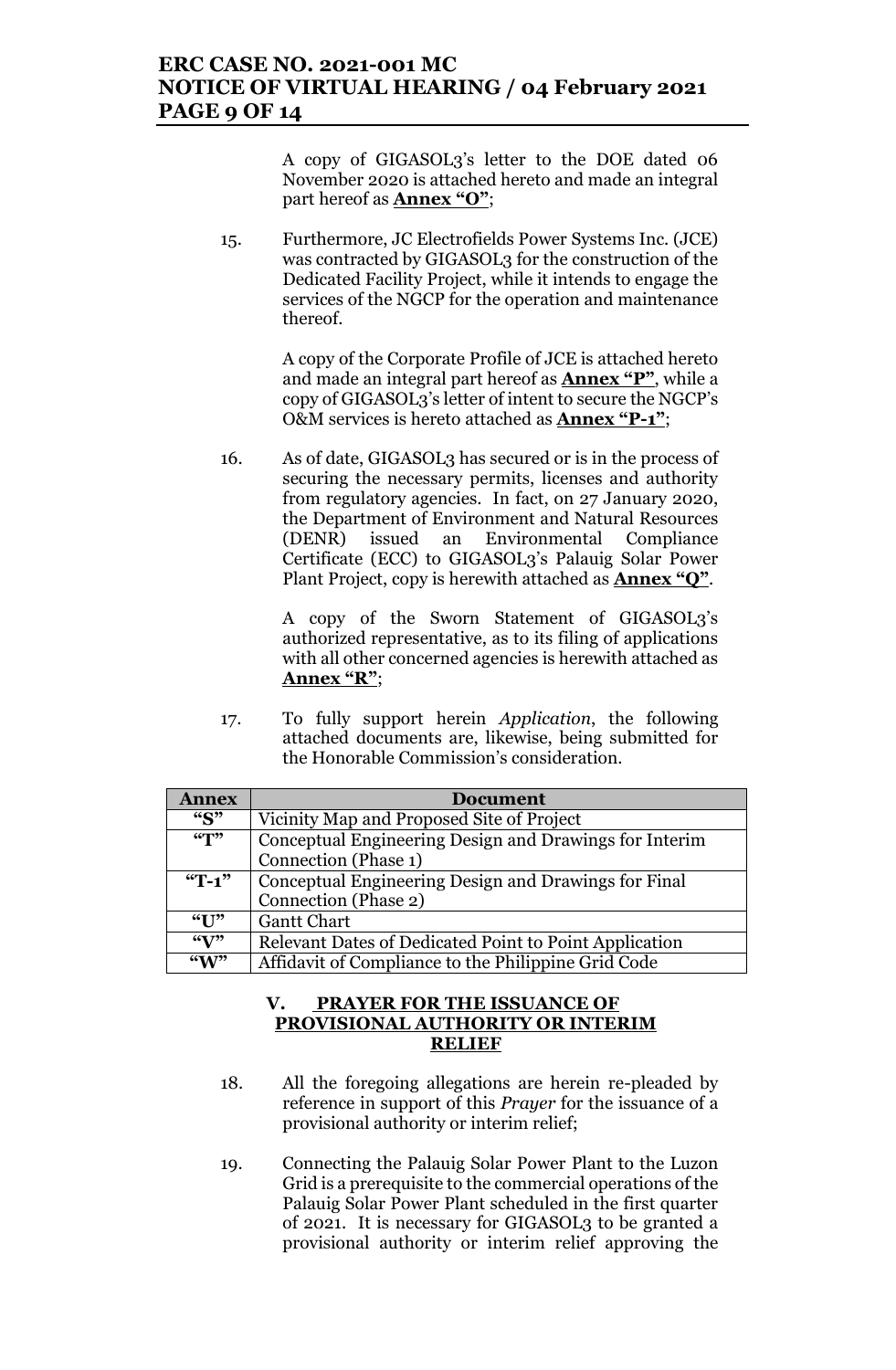# **ERC CASE NO. 2021-001 MC NOTICE OF VIRTUAL HEARING / 04 February 2021 PAGE 10 OF 14**

development and operation of the Dedicated Facility Project so that GIGASOL3 can commence commercial operations of the Palauig Solar Power Plant at the soonest possible time. Phase 1, in particular, requires an estimated construction time of five (5) months;

- 20. After all, Republic Act No. 9513, also known as the Renewable Energy Act of 2008 (RE Act), has declared that it is the policy of the State to "*accelerate the exploration and development of renewable energy resources such as, but not limited to, biomass, solar, wind, hydro, geothermal and ocean energy sources, including hybrid systems, to achieve energy selfreliance, through the adoption of sustainable energy development strategies to reduce the country's dependence on fossil fuels and thereby minimize the country's exposure to price fluctuations in the international markets, the effects of which spiral down to almost all sectors of the economy";<sup>5</sup>*
- 21. Further, the subject matter of this *Application* is analogous to the Honorable Commission's approval of electric capital projects. Thus, insofar as the grant of a provisional authority or interim relief, *ERC Resolution No.* 13, *Series of 2006*, as amended<sup>6</sup>, is hereby invoked. It is provided that:

### *"ARTICLE II APPLICATIONS AND REQUIREMENTS*

### *2.3 Evaluation and Approval*

*- xxx -*

*Upon filing of the application, the Commission may, on its own or upon motion, grant the issuance of a Provisional Authority (PA) based on the allegations of the application and on such other documents attached thereto or submitted by the parties. The Commission, if necessary, may schedule a hearing for the issuance of a PA not later than thirty (30) days from the filing of the application. Thereafter, the Commission shall issue a ruling either granting or denying the PA stating clearly the reasons therefore, within seventy five (75) days from the filing of the application.xxx."* [Emphasis ours.]

22. A copy of the Affidavit executed by GIGASOL3's authorized representative in support of the prayer for

 $\overline{\phantom{a}}$ <sup>5</sup> Section 2 (a)

<sup>6</sup> A Resolution Adopting the Guidelines to Govern the Submission, Evaluation and Approval of Electric Capital Projects, as amended by *Resolution No. 18, Series of 2008* and *Resolution No. 26, Series of 2009.*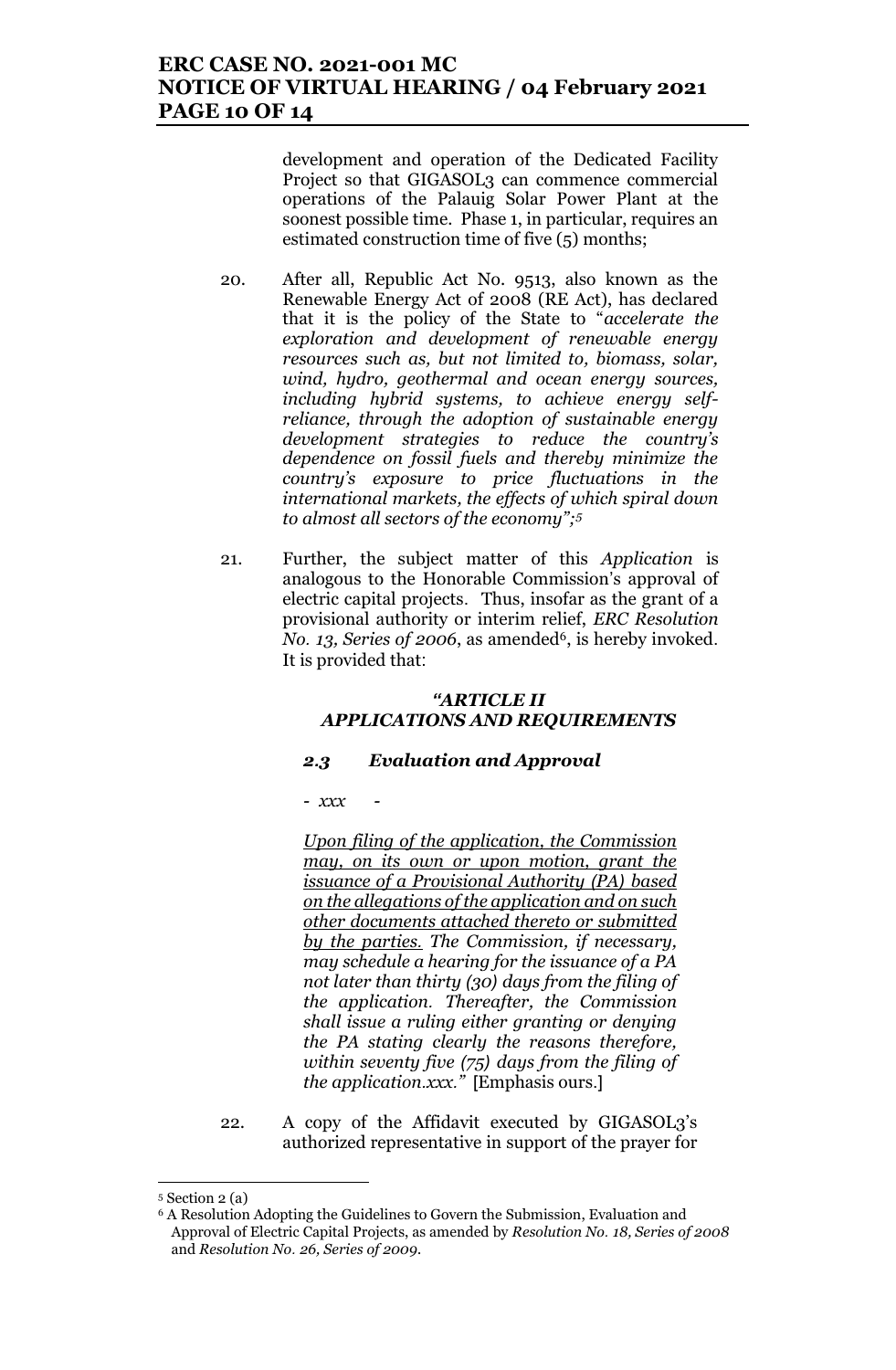# **ERC CASE NO. 2021-001 MC NOTICE OF VIRTUAL HEARING / 04 February 2021 PAGE 11 OF 14**

issuance of provisional authority or interim relief is hereto attached and made an integral part hereof as **Annex "X**;

- 23. Considering the above, there is clear and sufficient basis for the issuance of a provisional authority or interim relief pending the issuance of a final decision;
- 24. In view of all the foregoing, Applicant GIGASOL3 respectfully submits the instant *Application* for the Honorable Commission's urgent and utmost consideration.

#### **PRAYER**

WHEREFORE, premises considered, GIGASOL3 respectfully prays that the Honorable Commission:

- 1. Pending hearing on the merits, **ISSUE** a **PROVISIONAL AUTHORITY** or **INTERIM RELIEF** to *immediately* allow GIGASOL3 to develop, own and/or operate the proposed dedicated point-to-point limited facility for its Palauig Solar Power Project; and
- 2. After due notice and hearing, **RENDER** a Decision **APPROVING** the *Application* with **FINALITY**.

Other just and equitable reliefs are, likewise, prayed for.

The Commission has set the instant *Application* for the determination of compliance with the jurisdictional requirements, expository presentations, pre-trial conference, and presentation of evidence on the following dates and online platform for the conduct thereof, pursuant to Resolution No. 09, Series 0f 2020<sup>7</sup> , dated 24 September 2020:

| Date                                                                     | <b>Online Platform</b> | <b>Activity</b>   |
|--------------------------------------------------------------------------|------------------------|-------------------|
|                                                                          |                        | Determination of  |
| <b>08 April 2021</b><br>(Thursday) at two<br>o'clock in the<br>afternoon | <b>Microsoft</b>       | compliance with   |
|                                                                          | <b>Teams (MS</b>       | jurisdictional    |
|                                                                          | <b>Teams</b> )         | requirements and  |
|                                                                          | <b>Application</b>     | <b>Expository</b> |
| (02:00 P.M.)                                                             |                        | Presentation      |

<sup>7</sup> A Resolution Adopting the Guidelines Governing Electronic Applications, Filings and Virtual Hearings Before the Energy Regulatory Commission.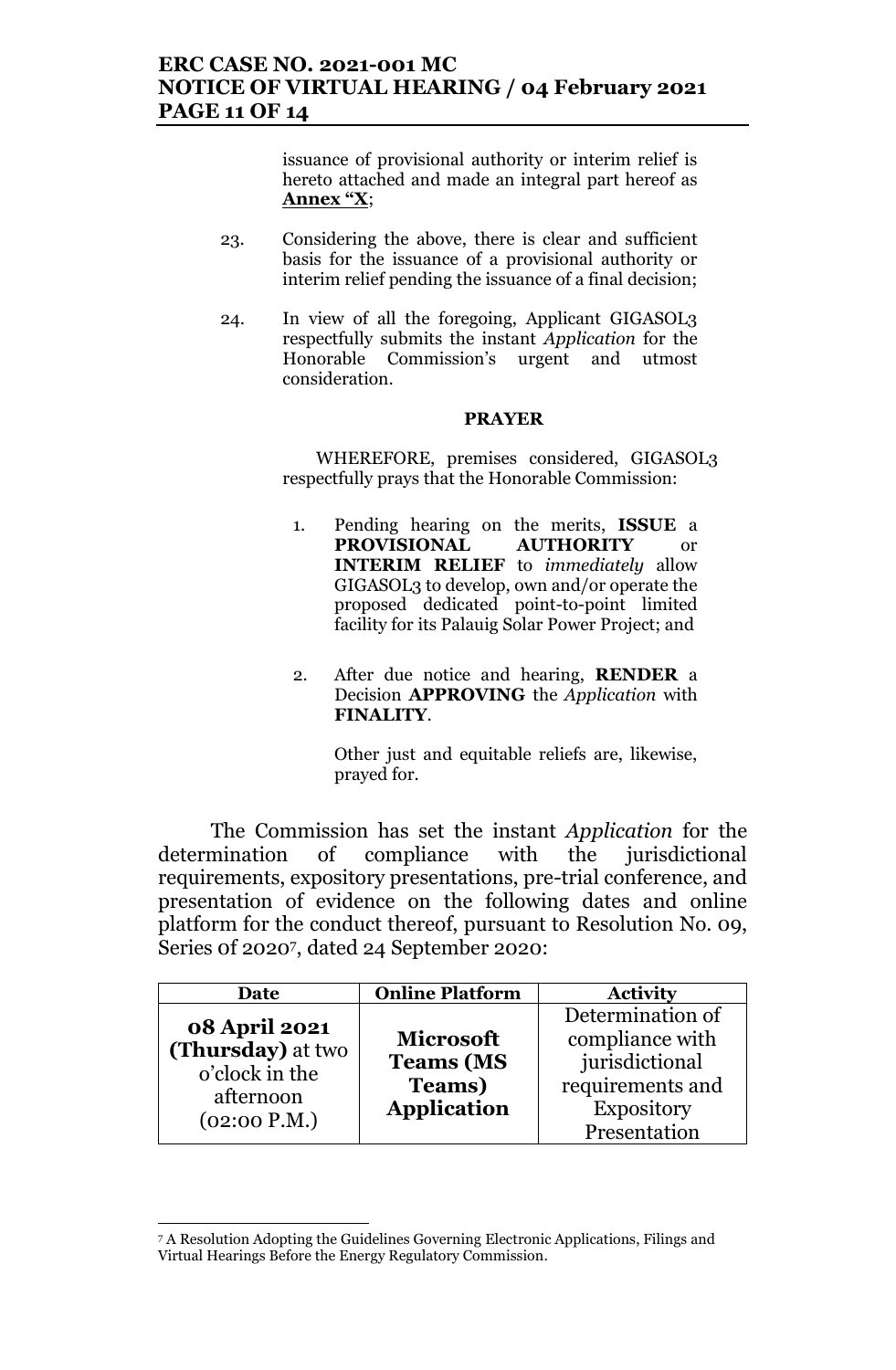# **ERC CASE NO. 2021-001 MC NOTICE OF VIRTUAL HEARING / 04 February 2021 PAGE 12 OF 14**

| Date                                                                              | <b>Online Platform</b>                                                       | <b>Activity</b>                                                |
|-----------------------------------------------------------------------------------|------------------------------------------------------------------------------|----------------------------------------------------------------|
| 15 April 2021<br>(Thursday) at two<br>o'clock in the<br>afternoon<br>(02:00 P.M.) | <b>Microsoft</b><br><b>Teams (MS</b><br><b>Teams</b> )<br><b>Application</b> | <b>Pre-Trial Conference</b><br>and Presentation of<br>Evidence |

Any interested stakeholder may submit its comments and/or clarifications at least one (1) calendar day prior to the scheduled virtual hearing, via electronic mail (e-mail) at  $docket@erc.ph$ , copy furnish the Legal Service through legal@erc.ph. The Commission shall give priority to the stakeholders who have duly submitted their respective comments and/or clarifications, to discuss the same and propound questions during the course of the expository presentation.

Moreover, all persons who have an interest in the subject matter of the instant case may become a party by filing with the Commission via e-mail at  $d$ ocket@erc.ph, copy furnish the Legal Service through legal@erc.ph, a verified Petition to Intervene at least five (5) calendar days prior to the date of the initial virtual hearing and subject to the requirements under Rule 9 of the 2006 ERC Rules of Practice and Procedure, indicating therein the docket number and title of the case and stating the following:

- 1) The petitioner's name, mailing address, and e-mail address;
- 2) The nature of petitioner's interest in the subject matter of the proceeding and the way and manner in which such interest is affected by the issues involved in the proceeding; and
- 3) A statement of the relief desired.

Likewise, all other persons who may want their views known to the Commission with respect to the subject matter of the case may file through e-mail at docket@erc.ph, copy furnish the Legal Service through <u>legal@erc.ph</u>, their Opposition or Comment thereon at least five (5) calendar days prior to the initial virtual hearing and subject to the requirements under Rule 9 of the 2006 ERC Rules of Practice and Procedure. No particular form of Opposition or Comment is required, but the document, letter, or writing should contain the following: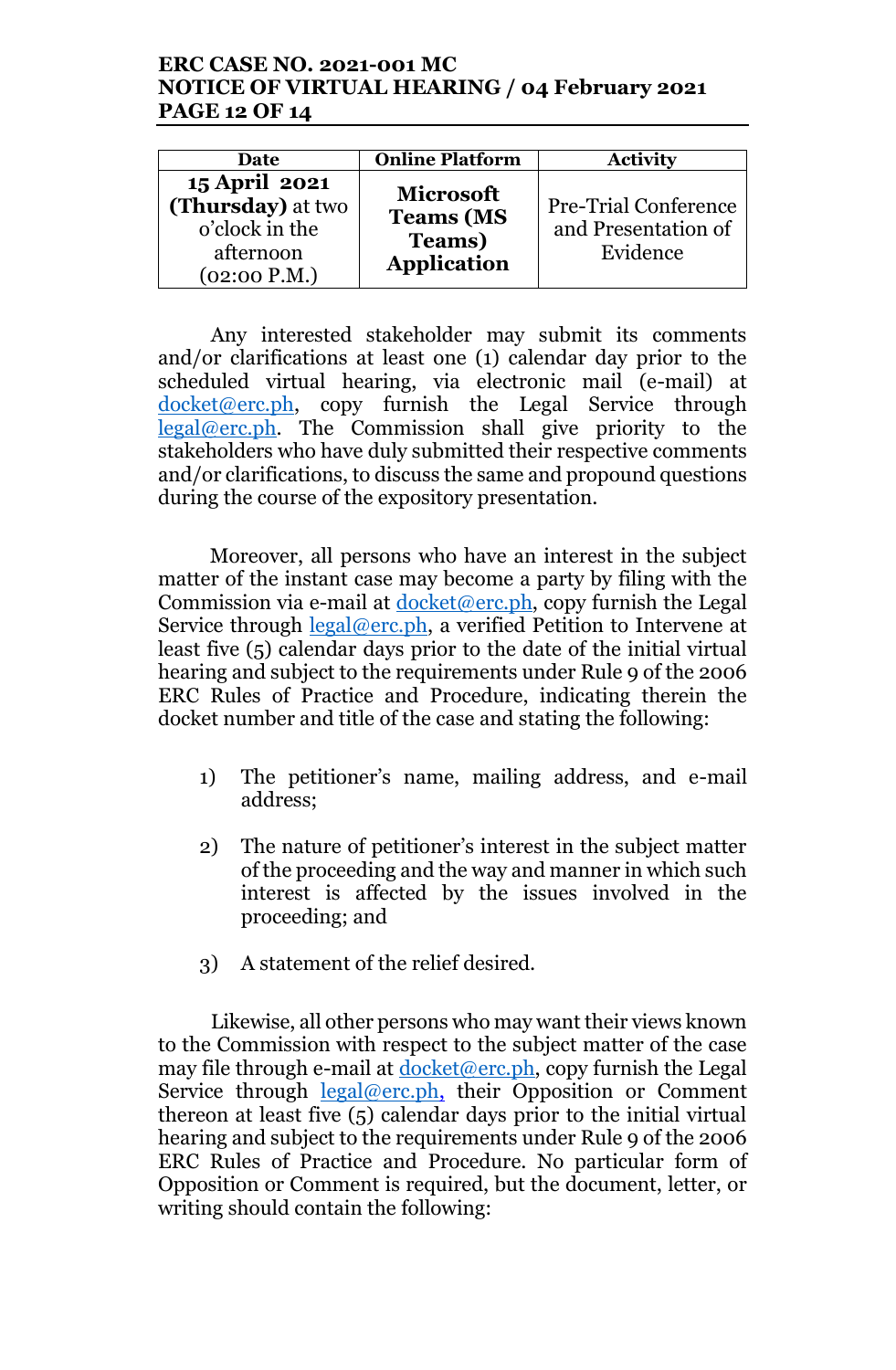# **ERC CASE NO. 2021-001 MC NOTICE OF VIRTUAL HEARING / 04 February 2021 PAGE 13 OF 14**

- 1) The name, mailing address, and e-mail address of such person;
- 2) A concise statement of the Opposition or Comment; and
- 3) The grounds relied upon.

All such persons who wish to have a copy of the *Application* may request from GIGASOL3 that they be furnished with the same prior to the date of the initial hearing. GIGASOL3 is hereby directed to furnish all those making such request with copies of the *Application* and its attachments, through any of the available modes of service, upon their agreement, subject to the reimbursement of reasonable photocopying costs. Any such person may likewise examine the *Application* and other pertinent records filed with the Commission during the standard office hours. In the alternative, those persons who wish to have an electronic copy of the *Application* may request the Commission for the e-mail addresses of the GIGASOL3 by sending an e-mail to  $docket@erc.ph$ , copy furnish the Legal Service through legal@erc.ph. Nonetheless, any person may also access the *Application* as posted by the Commission in its official website at www.erc.gov.ph.

*(This space is intentionally left blank.)*